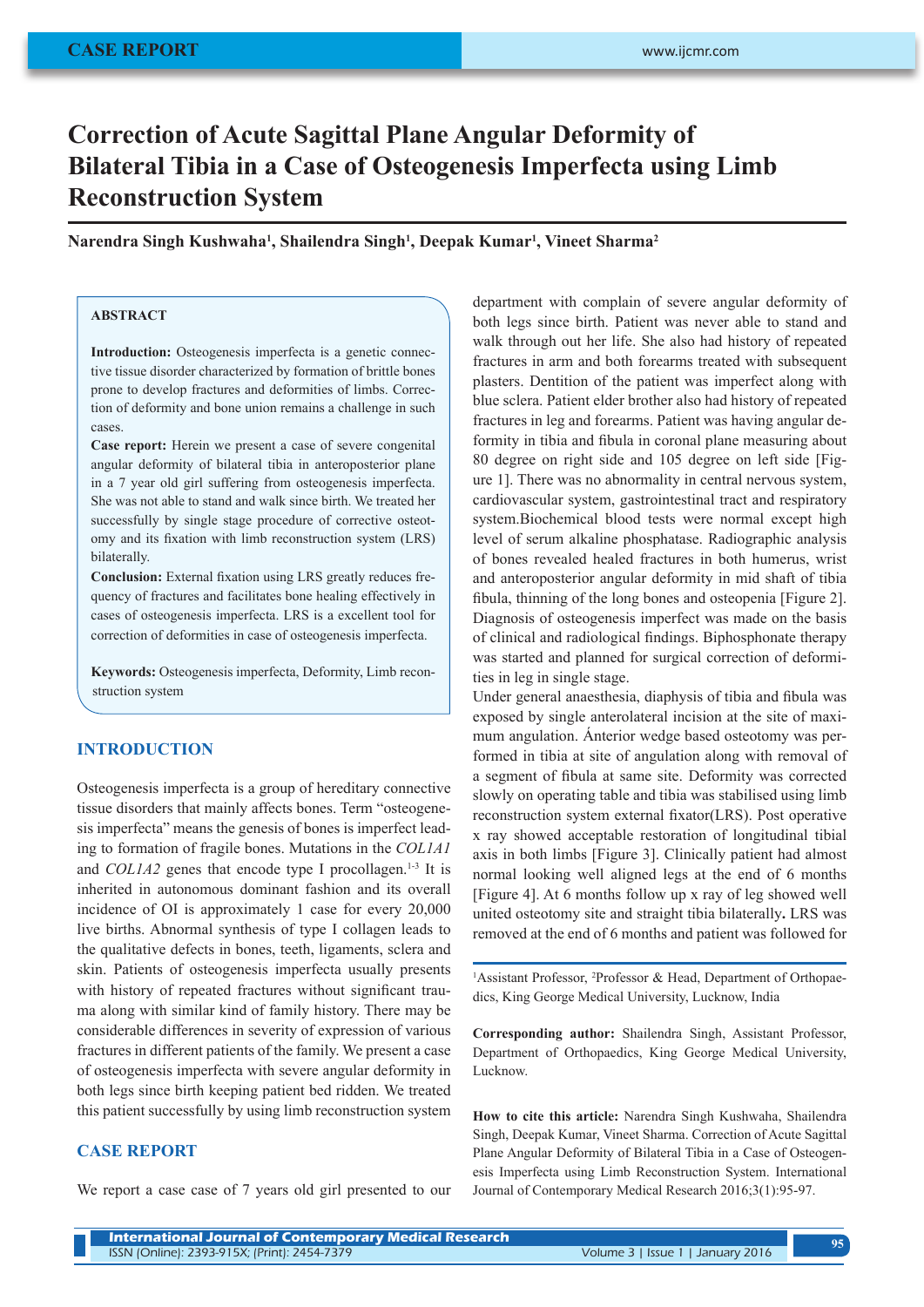

**Figure-1:** Preoperative clinical picture of both legs showing acute coronal plane angular deformity in right and left leg



**Figure-2:** Preoperative X ray of right and left leg-lateral view showing angular deformity in coronal plane.



**Figure-3:** Post operative X ray of both laegs-AP & Lateral views.

2 years. Patient became able to walk without support there was no recurrence of the deformity.

# **DISCUSSION**

Clinical forms of osteogenesi imperfect(OI) vary from mild (OI type I) or moderate (OI type V-VII) to severe features (OI types III and IV), or even lethal in perinatal period (type II). Clinical presentation includes multiple fractures in the ab-



**Figure-4:** Clinical image of patient at 1 year follow up

sence of significant trauma, multiple bone deformities, blue sclerae, dentinogenesis imperfecta, and conductive or mixed deafness in childhood.1,4 Quantitative and qualitative defect in type I collagen is attributed to various genetic muatations including *COL1A1* and *COL1A2* genes.<sup>5-8</sup> Most striking clinical feature is tendency to develop fractures in long bone following minor trauma and usually without significant pain and swelling.6,7 At most instances the clinical presentation and radiographic findings are sufficient for confirmatory disgnosis. However, other diseases responsible for frequent fractures should be excluded. In patients suffering from OI fractures may be discovered during infancy in tends to recur later in childhood but incidence of fractures decreases significantly after adolescence. Although abundant callus formation occurs during healing stage, the quality of this new bone also remains abnormal. This newly formed abnormal bone is more soft and leads to frequent malunion which ultimately results in deformities of long bones. Correction of deformities remains a challenge to orthopaedic surgeons. Loss of reduction, implant failure are frequently noted. Deformity correction in such cases may be achieved by intramedullary nails, ilizarov ring fixator or uniplaner limb reconstruction system. Ilizarov has poor patient compliance as compare to LRS and less technically demanding.

## **CONCLUSION**

Osteogenesis imperfecta is a genetic bone disorder leading to genesis of qualitative and quantitative defective type I collagen. Recurrent fractures and abnormal nature of callus leads to formation of deformities of long bones. Correction of deformities by osteotomy and limb reconstruction system is an excellent modality of treatment.

# **REFERENCES**

- 1. Sillence DO, Senn A, Danks DM. Genetic heterogeneity in osteogenesis imperfecta. J Med Genet. 1979 Apr. 16:101-16.
- 2. Van Dijk FS, Sillence DO. Osteogenesis imperfecta: